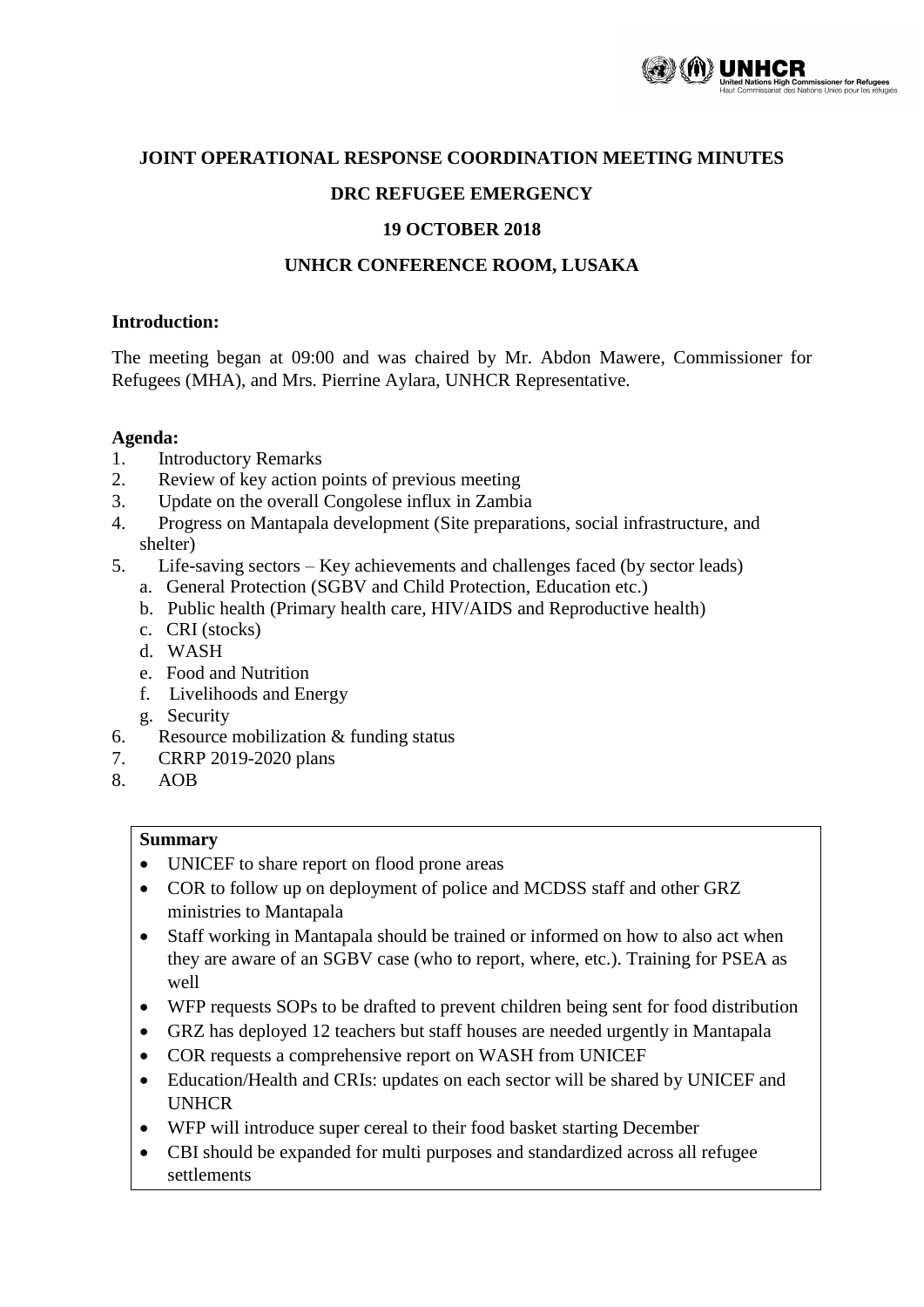

- Documentation of refugees is key to engage in livelihoods and receive adequate support
- Needs assessments from COR are needed to finalize the CRRP COR to share results as soon as they're out
- Sustainability of all sectors are needed with the engagement of line ministries and local governments to take over activities and programmes
- CERF funding in support of CRRF in Zambia an article should be written highlighting good practices on the CRRF implementation in the country
- A training for partners on Ebola could also be done in Mantapala COR to follow up
- Teams in Mantapala need to come up a with a concrete plan on how to resolve the relocation issue related to the flood prone areas

# Government update:

- Programmes have so far mostly focused on Mantapala but other settlements and urban areas including Lusaka should also be considered in view of an influx of Congolese refugees which would not only enter through Luapula province.
- Various events of unrest in the DRC in the pre and post-election period are forcing people to be internally displaced and refugees as well
- An increase of new arrivals is already notable. Chiengi is receiving more people just like it did last year around these dates
- 65 persons were relocated to Mantapala from Chiengi on Oct. 17 and now there are 20 more persons waiting to be relocated. Other border points are also receiving refugees but Chiengi is the most worrying.
- More than 11,000 people are living in Mantapala now plus those awaiting relocation from the border points
- Services need to be upgraded and more funding is needed to cater for the needs of new arrivals
- Lusaka continues to receive large numbers of refugees waiting for registration or RSD process.
- Refugees are screened at the borders for Ebola but more needs to be done to ensure that those who enter through informal crossings and find their way to Lusaka are also screened as per the MoH instructions.
- MoH recommends that COR staff should be trained on Ebola screening and prevention
- Mantapala: the farming season will start soon and the vision is that the population can produce their own food by end of the season next year. More than 500 farming plots are expected to be demarcated and allocated
- The road from Nchelenge-Mantapala (Mulwe) is being worked by RDA. COR is urging them to complete the works and ZNS could also assist them with equipment they have in the settlement
- The First Lady visited Mantapala on 16 Oct. The visit went well and various items were donated to the refugees.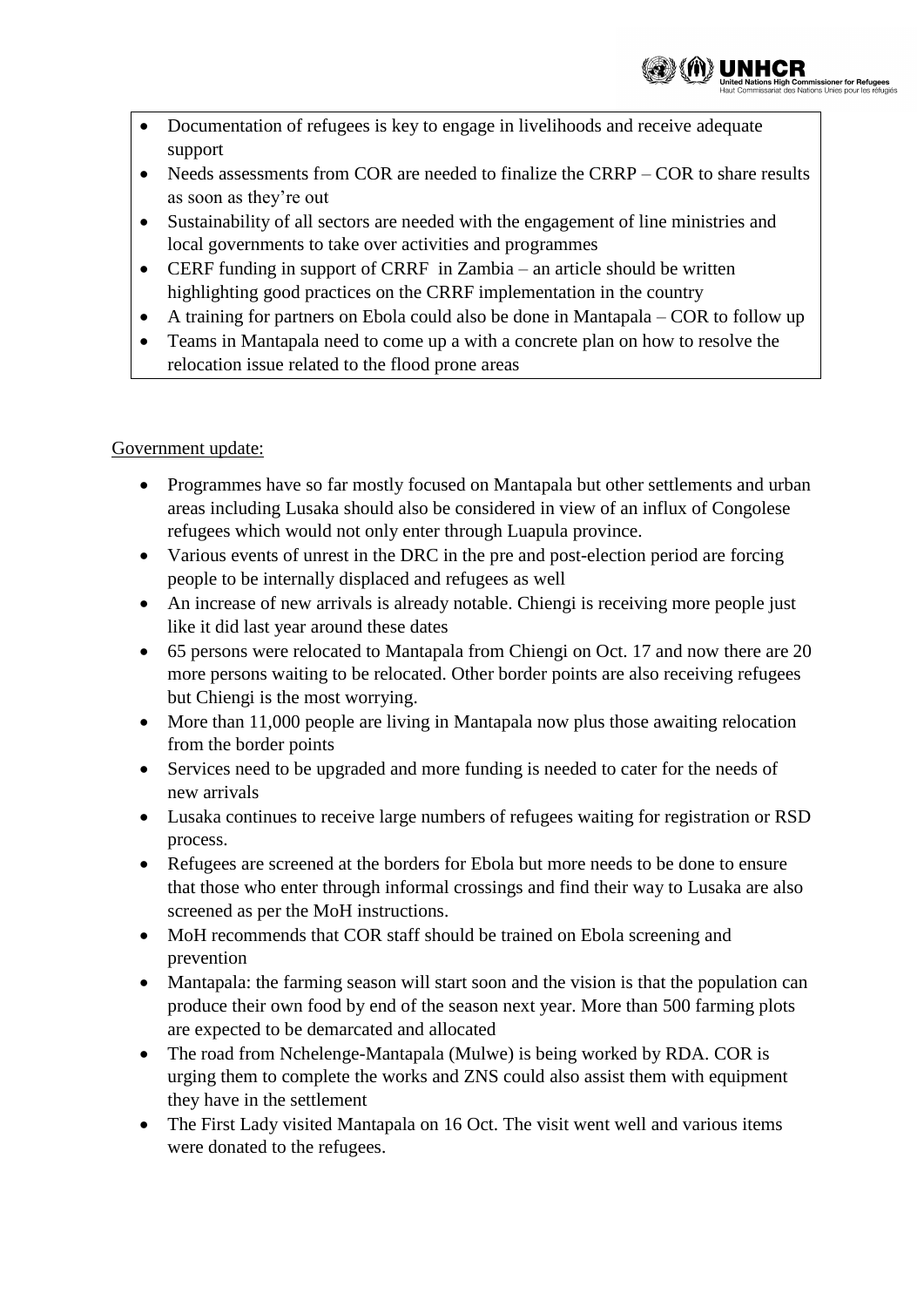• An RSD training in Mansa took place with personnel engaged in the reception and screening of refugees with staff from Northern and Luapula provinces to ensure that these people are aware of refugee law, procedures, etc.

▒▒ 《イト〉 UNHCR

**imissioner for Refugees**<br>tions Linies pour les réfugiés

- There has been some resistance of local farmers on the land allocation for refugees but the RO is working with his team and MoA to sensitize the communities and ensure the problem does not escalate.
- The apostolic church through its relief agency is interested in doing some work in WASH – the already visited Mantapala and they are drafting a project proposal
- ADRA is interested in doing shelter and CARE as well both should liaise to ensure no plans are duplicated.
- MoGE has now assigned 12 teachers to Mantapala even though staff houses are not completed yet. COR hopes that partners can assist in completing staff houses so that by January more teachers are assigned.
- COR undertook needs assessment in the three settlements and the results should be out soon.
- There is need for improved reception areas in borders and settlements
- In an event of a large influx in Mantapala, the site could still host 5000 persons more and maybe even 10000 more. An additional area has also been identified should a new site have to be developed.
- The political situation in the DRC is worsening so we all need to be prepared and mobilize resources to be able to respond to current and future needs of refugees and host communities.

## Protection:

- Some households living in block 8, 11 and 14 will be relocated due to risk of flooding in these areas.
- Several new arrivals are PWSN and as partners disengage from the response, the capacity to give appropriate support is limited, especially for BIA/BID
- SGBV cases are not coming forward and care is not adequate so more sensitization is being done. Survivors needs to be driven to Nchelenge for specialized support and there is no female police officer at the moment. Perpetrators are often not found or brought to justice so survivors don't feel much encouragement to report cases – a victim support unit is urgently needed.
- CARE: SGBV centre has been constructed but staffing needs to come from MCDSS and Police. COR is pushing GRZ ministries to assign staff and carry out activities that NGOs are supporting
	- o There are reports that police are charging SGBV survivors in Mantapala for referrals
	- o A female police officer was assigned but does not report to work regularly
- CARE has also set up SGBV prevention measures but need to be intensified to prevent, address and end SGBV in Mantapala
- SGBV incidents in Makeni were resolved by AAH and COR
- There are reports that the community leader in Mantapala escaped from Mantapala on the basis of an SGBV investigation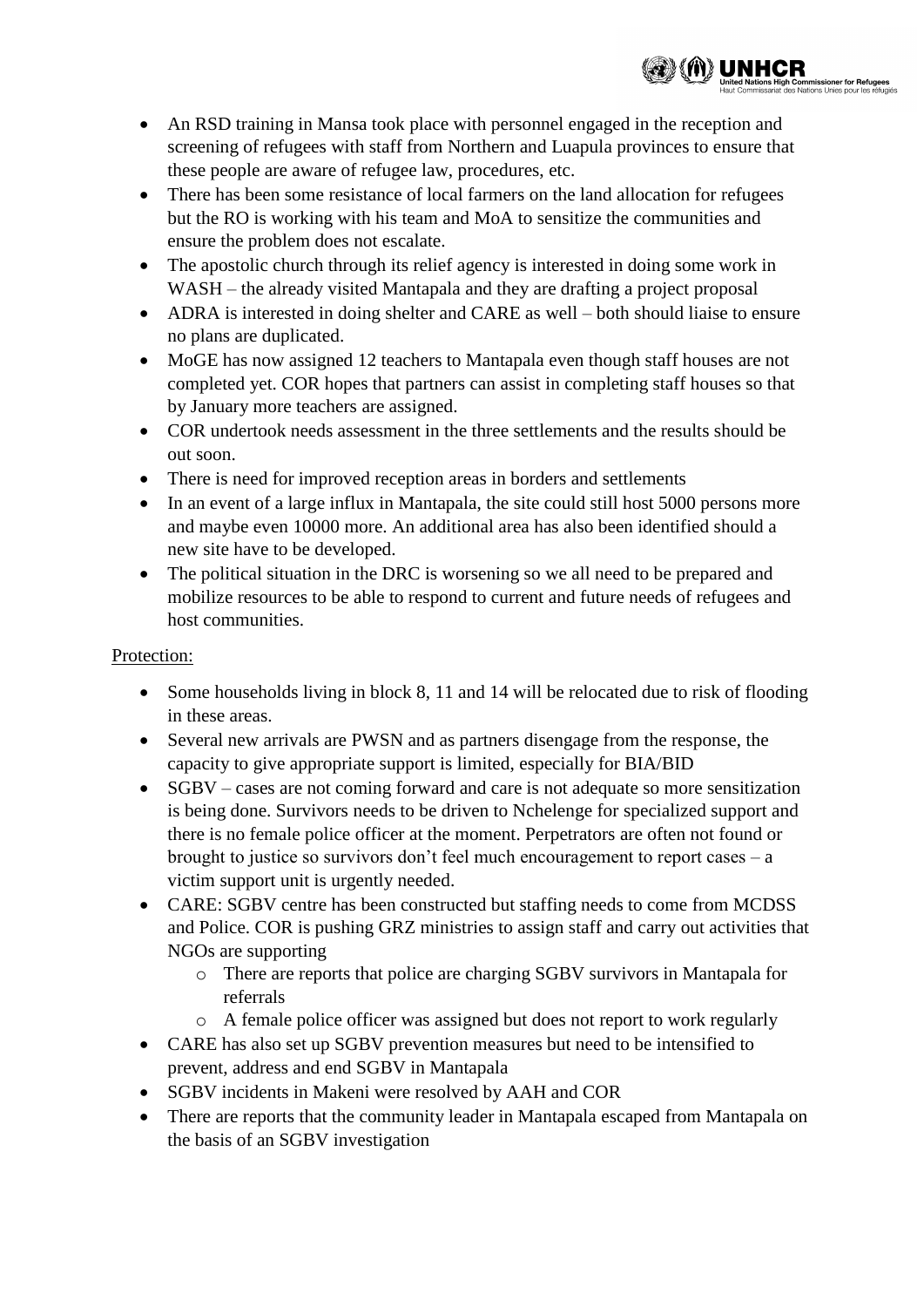

 WFP – SOPs for food distribution to minors that are coming to collect food without an adult/guardian should be developed

#### **Education**

- 12 GRZ teachers have been deployed to Mantapala but no staff houses are available at the moment
- EU funding for the education sector is still being processed.

### WASH

- Population in Mantapala is 11,195 people, comprising 3,433 Households (HHs) as of 11 Oct 2018.
- Water production is 305m<sup>3</sup>/day, giving water availability of 27 litres/person/day.
- Drilling of 45 BHs (CERF) has been completed, bringing a total of 51 BHs drilled in Mantapala,
- Out of 51BHs, 47 water supply systems are functional; of which 46 are fitted with India Mk. II hand pumps (265m3/day) and one motorized pump with Solar/Genset (40m3/day);
- 4BHs to be equipped are: 3BHs in Block 16, yet to be settled and one BH at CTC to be mechanised.

| <b>Partner</b>                                | <b>Revised</b><br>target | No of<br>pits<br>dug | Number of<br>latrines with<br>sub-structure<br>completed with<br>slab | No of toilets<br>having<br>completed<br>with super-<br>structure | No of<br>showers<br>completed | $\frac{0}{0}$<br><b>Completion</b><br>of Toilets<br>with<br><b>Structure</b><br>re |
|-----------------------------------------------|--------------------------|----------------------|-----------------------------------------------------------------------|------------------------------------------------------------------|-------------------------------|------------------------------------------------------------------------------------|
| <b>NCA</b>                                    | 475                      | 475                  | 475                                                                   | 475                                                              | 475                           | 100%                                                                               |
| <b>WVZ</b>                                    | 853                      | 853                  | 803                                                                   | 709                                                              | 834                           | 83%                                                                                |
| Oxfam                                         | 723                      | 723                  | 723                                                                   | 647                                                              | 585                           | 89%                                                                                |
| <b>Total</b>                                  | 2,051                    | 2,051                | 2,001                                                                 | 1,831                                                            | 1,894                         | 89%                                                                                |
| <b>CERF</b><br><b>Target</b><br>$\frac{0}{0}$ | 103%                     | 103%                 | 100%                                                                  | 92%                                                              | 95%                           |                                                                                    |

Updates on HH latrine construction under CERF funding:

- NCA has completed the construction of 475 HH latrines and showers. Certification is ongoing.
- WV is constructing the remaining 55 slabs. Works on the super structures and bath shelters are expected to finish by 25 Oct 2018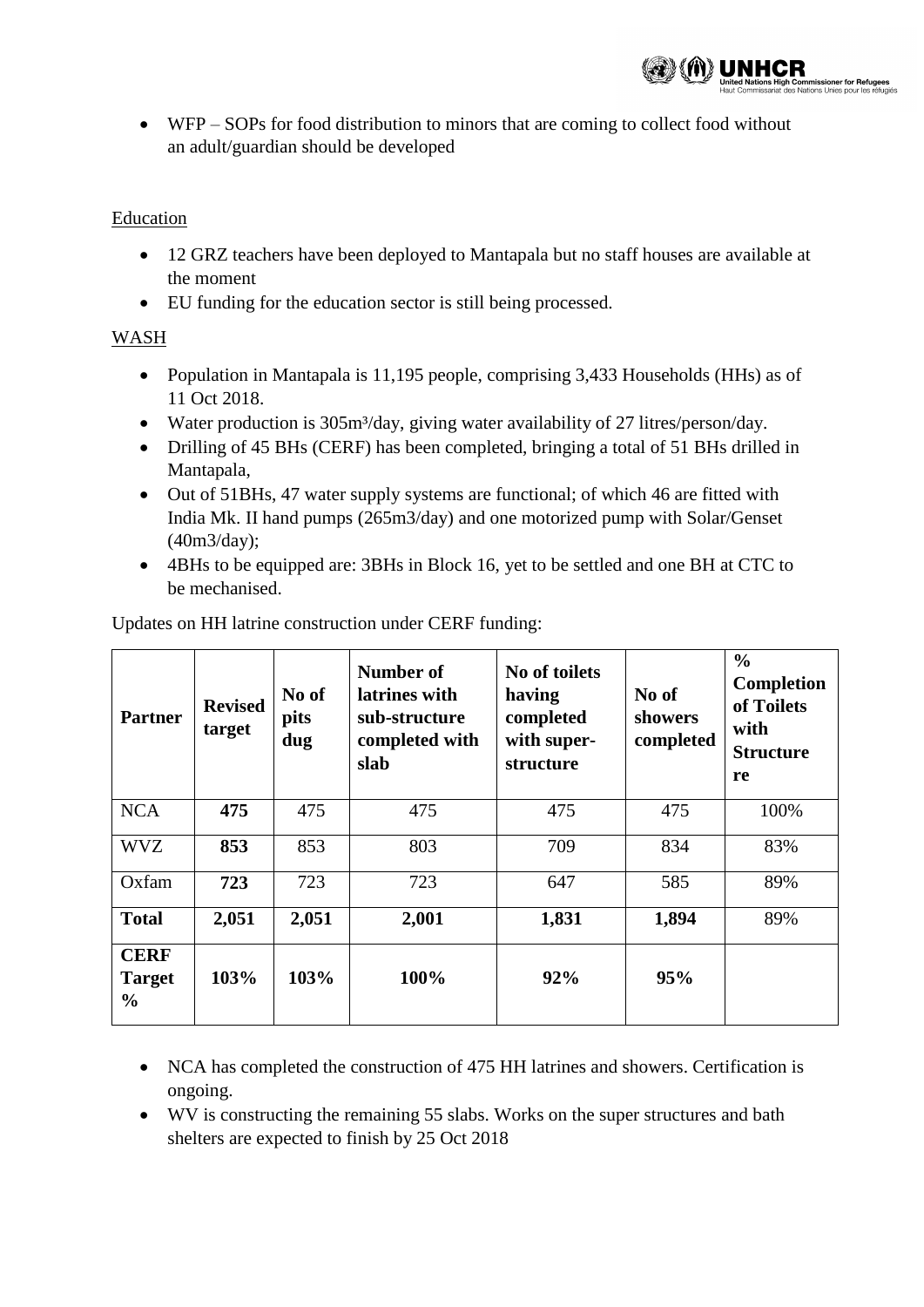

missioner for Refugees

• Construction of sub structure block work of the first set of 3 blocks of institutional latrines by ZRC is ongoing. ZRC has been advised to accelerate completion before the rainy season starts.

Hygiene Promotion

- 58 Hygiene Promotion (HP) Volunteers have continued with door to door sensitization and health awareness campaigns.
- Conducting spot checks involving Team Leaders of HPs and the adoption of inclusive methods of communication involving children are the measures being implemented to strengthen hygiene promotion.
- The decommissioning of 1,265 self-constructed toilets in areas provided with HH latrines has commenced with Block 5. WVZ is leading this activity.

# Co-ordination

- WASH partners continue holding bi-weekly review meeting, joint monitoring and certification visits. Nchelenge Council and QA consultant are actively involved the certification of latrines.
- Partners have continued collecting data, best photos and stories for the end of project reporting.

Issues/Challenges

- Open pits in blocks 7, 8, 9  $\&$  10 remain a health and safety risk. WVZ is preparing to commence filling the open pits.
- Delayed completion of toilets at schools, ECCs and health facilities. ZRCS has been notified and advised to accelerate completion before the rains start.

Future WASH Activities

- Accelerate completion of super structures of HH latrines and bathing shelters by 26 Oct 2018.
- Follow up with the partners to commence filling open pits in blocks 7, 8, 9  $\&$  10.
- UNICEF & partners are sourcing funds for emergency activities to address the gaps in Mantapala.
- Boreholes will be needed where people will be relocated to but no funds are there as of now. A market area is also in block 8 and this is prone for floodings
- Some permanent structures have been built by refugees so relocating them will bring about challenges – same applied to those established in the market
- Drainage systems are also urgently needed to avoid hygiene issues not only in flood prone areas but across Mantapala

CRIs

- UNHCR has all CRIs in stock as per the current population until end of 2018 in Mantapala
- More procurement of CRIs is ongoing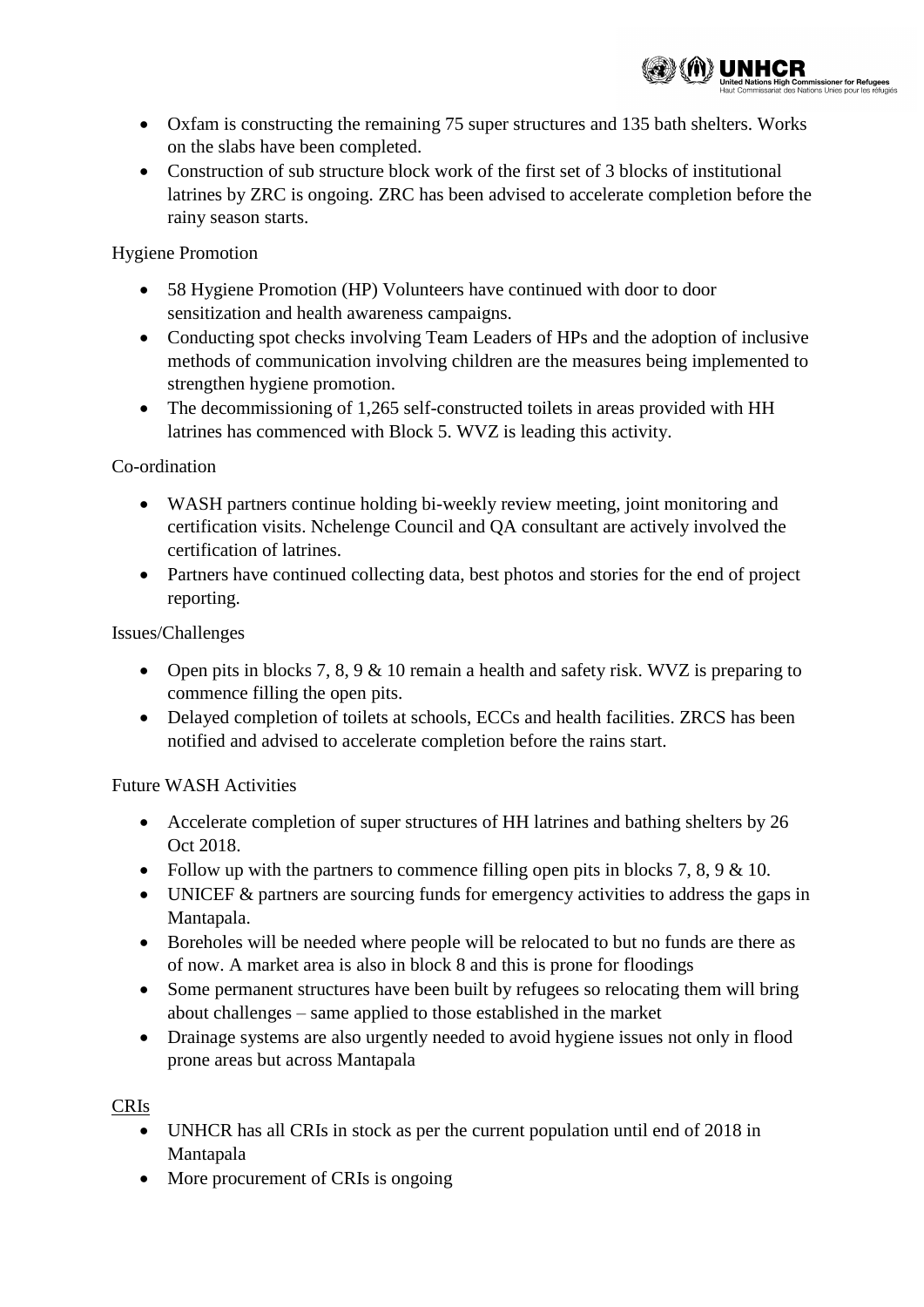

A report on other locations will be shared in the next coordination meeting

### Health

- UNICEF apologized for not having a report and will share a health and education update
- Ebola: MoH has a protocol in place for Ebola response. Teams in the border have been trained by MoH to be able to detect, screen and handle Ebola cases. Training in Lusaka for COR staff is being planned as well
- A case in Makeni was suspected to be Ebola but was later confirmed to be negative.

### Food

- Food distribution took place earlier in the month and was distributed to all those registered in Mantapala
- Double distribution of some items was given to have more space to stock new items
- Locations for distribution centres need to be improved especially ahead of the rainy season
	- o Two permanent structures should be done by end of the year
- Food pipeline for next year should be in order (until July) with current population trends but could change depending on the size of a new influx
- There are complaints from the refugees that there is not enough salt and also on the kind of beans that are being provided
- Starting December super-cereal will be added to the food basket to improve nutrition
- WFP wants to support a screening exercise for nutrition in Mantapala
- WFP also want to move towards cash vouchers for food (maybe in April/May) but it depends on how developed the market will be by then
- COR supports the idea of moving towards CBI as there are more advantages in using cash than not using it especially for self-reliance purposes
- Should 5,000 new arrivals register in Meheba WFP would have to come in as per its MoU with UNHCR

### Livelihoods:

- Demarcation of farm plots continued during the week under the technical guidance of the Technical Services Branch (TSB) of MoA of Nchelenge and Kawambwa. Up-to 70 farm plots of 0.5 ha each were demarcated and the cumulative comes to 360 farm plots.
- 310 people will be supported for rain-fed agriculture and are being trained already.
- Efforts to include 154 farmers into the FISP programme of the GRZ are ongoing but the target to include all of them may not be met for now. The current ID card of refugees is not recognized to be able to register for MoA FISP – all refugees in Mantapala are registered but don't have physical have IDs yet which limits their access to services and programmes offered by the GRZ
- Caritas Mansa supported 300 families with farming inputs
- All trainings in business support have been completed to over 100 business owners
	- o 50 persons are yet to be trained and shortlisting is ongoing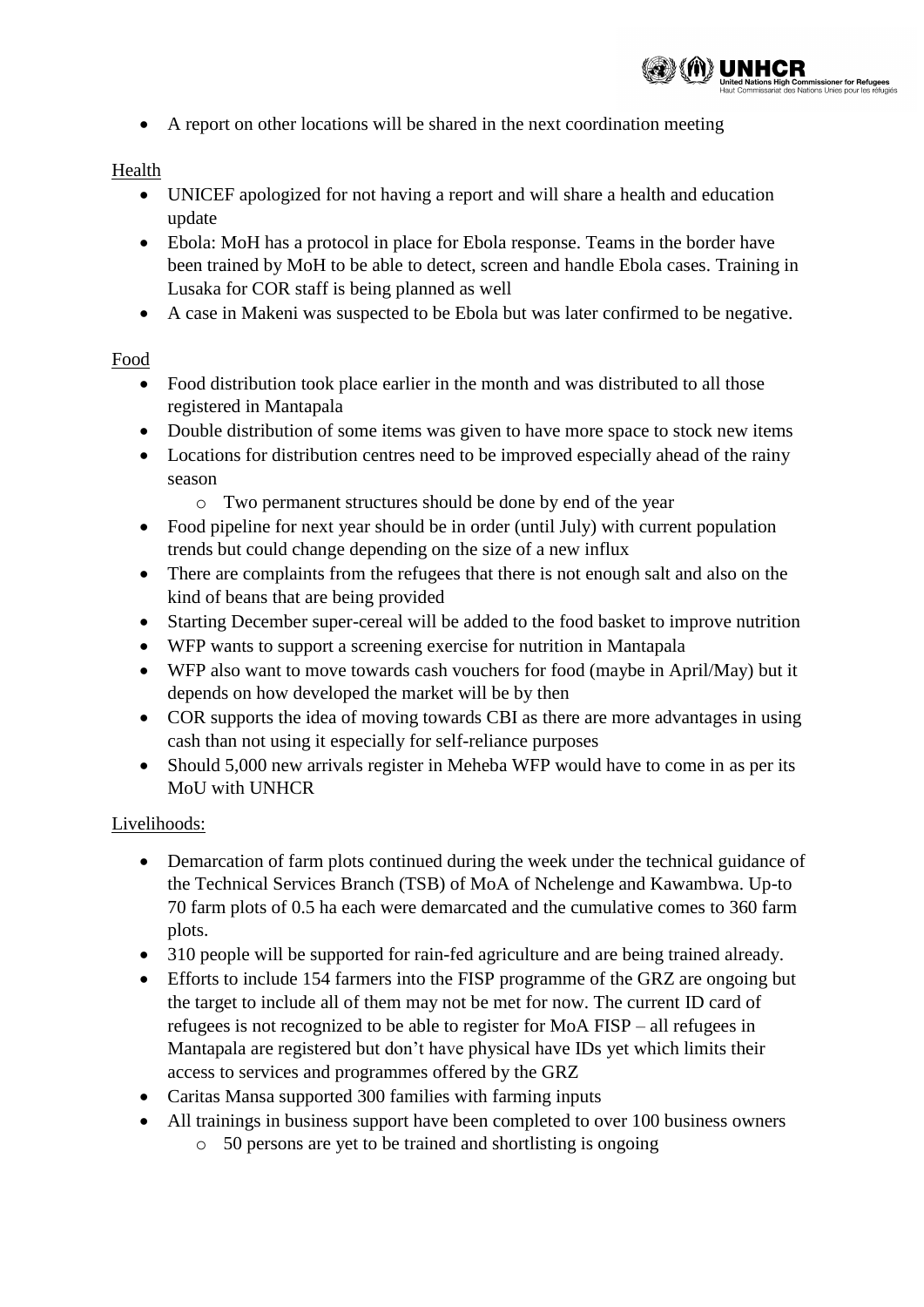

- There was a challenge in livestock distribution as many chickens died on their way to Mantapala
- Other livestock options such as ducks are being explored by partners
- Works to open a market by the main road to cater for host communities and refugees are ongoing
- RO and MoA are working towards ensuring that farming plots are allocated to enable refugees to being farming
- Some private sector companies have been approached and could be providing seeds, fertilizer and other inputs.
- WFP is working with host communities on farming/access to markets
- CARE has a for-profit social business on nutrition and health products and took some products to Mantapala which were sold very well. The products are sold through members of the community they identify (CHE – community health entrepreneurs). This could be further explored to provide business opportunities to refugees.

### Security

- Some refugee populations in Mantapala are divided by tribalism and also by the time they arrived to Mantapala (new vs old arrivals)
- Some groups are not content with the election results of the refugee leadership
- There are two community policing groups that are not cooperating with one another
- There was one case of an ex combatant that came to Mantapala and the DJOC in Nchelenge identified and relocated him
- There were reports that trucks have been seen at night taking people out from Mantapala but after investigations there is no evidence that this is occurring
- COR: cases of security need to be addressed immediately to avoid escalation of problems and minimize their impact/growth – COR to follow up with Police to find the leader who escaped

### Resource mobilization

- Funding is lacking in all sectors and partners
- Line ministries in other settlements are providing services through their own funding but this is not the case in Mantapala yet
- GRZ appealed to more support in Geneva during UNHCRs EXCOM
- GRZ provides land, access to territory, protection, etc. but does not have enough funding to cover all other needs in assisting refugees
- COR will complete the needs assessment report and use this to mobilize resources.
- Some FBOs are interested in joining the refugee response and private sector should be further engaged not only in Mantapala but also in Meheba and MYK
- After EXCOM Zambia came out very positively so COR congratulated all partners for their work in Mantapala and any other areas they are involved in

### CRRP

• The first draft will be submitted to the regional refugee coordinator office on Oct. 26 and all partners are expected to submit their inputs prior to this date on the Kobo link provided.